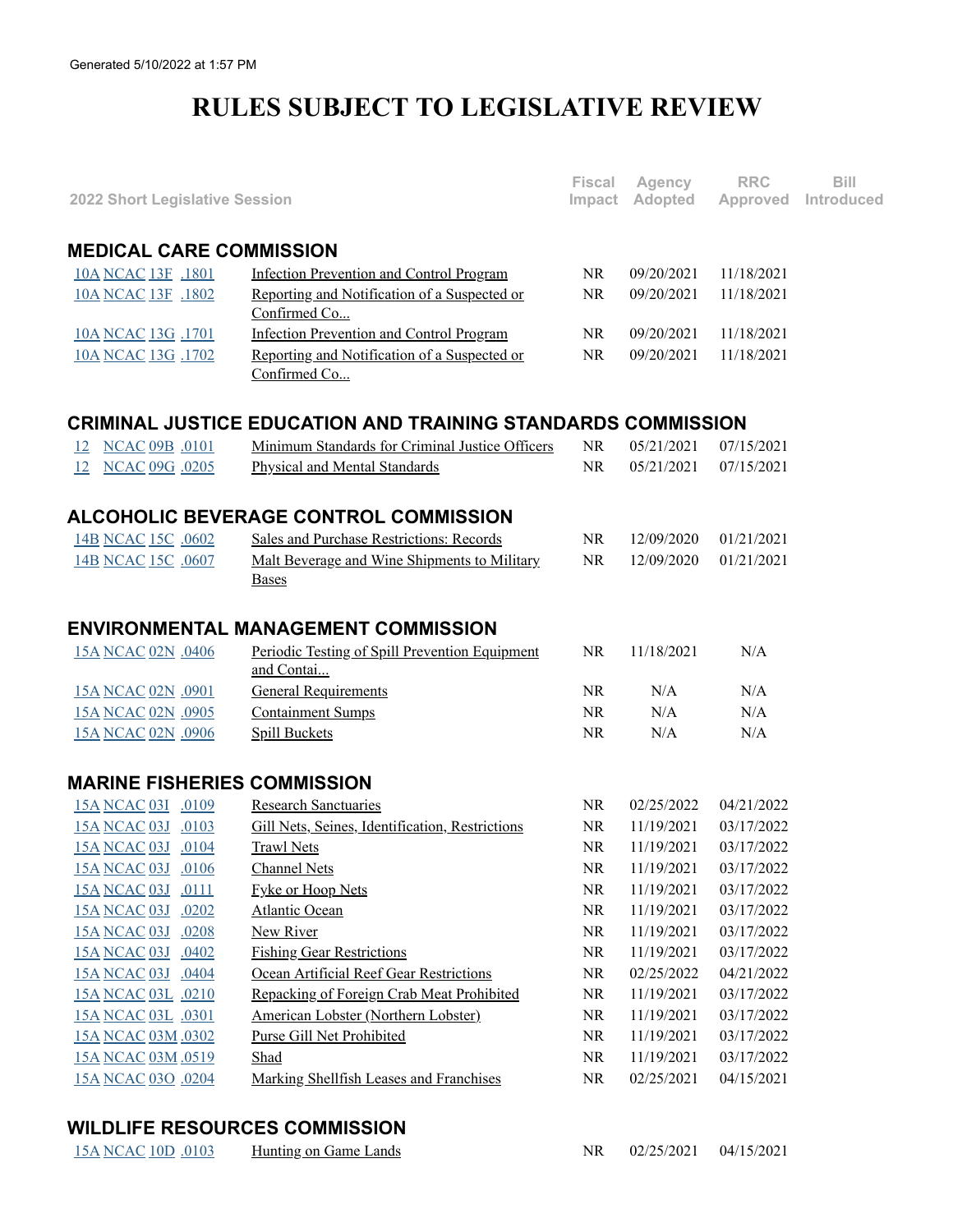## **ENVIRONMENTAL MANAGEMENT COMMISSION**

Pretreatmen...

| 15A NCAC 13B .0832 | <b>General Provisions</b>                                                   | NR        | N/A        | N/A        |
|--------------------|-----------------------------------------------------------------------------|-----------|------------|------------|
|                    | <b>PUBLIC HEALTH, COMMISSION FOR</b>                                        |           |            |            |
| 15A NCAC 18E .0401 | Design Daily Flow                                                           | <b>NR</b> | 08/04/2021 | 09/16/2021 |
| 15A NCAC 18E .0402 | <b>Septic Tank Effluent Characteristics</b>                                 | NR        | 08/04/2021 | 09/16/2021 |
| 15A NCAC 18E .0403 | <b>Adjustments to Design Daily Flow</b>                                     | NR        | 08/04/2021 | 09/16/2021 |
| 15A NCAC 18E .0508 | <b>Available Space</b>                                                      | <b>NR</b> | 08/04/2021 | N/A        |
| 15A NCAC 18E .0509 | Site Suitability and Classification                                         | NR        | 08/04/2021 | 09/16/2021 |
| 15A NCAC 18E .0510 | <b>Special Site Evaluations</b>                                             | <b>NR</b> | 08/04/2021 | 09/16/2021 |
| 15A NCAC 18E .0601 | <b>Location of Wastewater Systems</b>                                       | NR        | 08/04/2021 | 09/16/2021 |
| 15A NCAC 18E .0602 | <b>Applicability of Setbacks</b>                                            | <b>NR</b> | 08/04/2021 | 09/16/2021 |
| 15A NCAC 18E .0802 | <b>Pump Tank Capacity Requirements</b>                                      | NR        | 08/04/2021 | 09/16/2021 |
| 15A NCAC 18E .0803 | <b>Grease Tank Capacity Requirements</b>                                    | NR        | 08/04/2021 | 09/16/2021 |
| 15A NCAC 18E .0805 | <b>Tank Leak Testing and Installation Requirements</b>                      | NR        | 08/04/2021 | 09/16/2021 |
| 15A NCAC 18E .0905 | Prefabricated Permeable Block Panel Systems                                 | NR        | 08/04/2021 | 09/16/2021 |
| 15A NCAC 18E .0908 | <b>Drip Dispersal Systems</b>                                               | NR        | 08/04/2021 | 09/16/2021 |
| 15A NCAC 18E .1002 | <b>Reclaimed Water Systems</b>                                              | NR        | 08/04/2021 | 09/16/2021 |
| 15A NCAC 18E .1101 | <b>General Dosing System Requirements</b>                                   | NR        | 08/04/2021 | 09/16/2021 |
| 15A NCAC 18E .1102 | <b>Pump Dosing</b>                                                          | NR        | 08/04/2021 | 09/16/2021 |
| 15A NCAC 18E .1201 | <b>Advanced Pretreatment System Standards</b>                               | NR        | 08/04/2021 | 09/16/2021 |
| 15A NCAC 18E .1202 | <b>Siting and Sizing Criteria for Advanced</b>                              | NR        | 08/04/2021 | 09/16/2021 |
|                    | Pretreatment Syst                                                           |           |            |            |
| 15A NCAC 18E .1203 | <b>Siting and Sizing Criteria for Advanced</b><br>Pretreatment Syst         | NR        | 08/04/2021 | 09/16/2021 |
| 15A NCAC 18E .1204 | <b>Advanced Pretreatment Drip Dispersal Systems</b>                         | <b>NR</b> | 08/04/2021 | 09/16/2021 |
| 15A NCAC 18E .1205 | <b>Advanced Pretreatment Sand Lined Trench</b>                              | NR        | 08/04/2021 | 09/16/2021 |
|                    | <b>Systems</b>                                                              |           |            |            |
| 15A NCAC 18E .1206 | <b>Advanced Pretreatment Bed Systems</b>                                    | <b>NR</b> | 08/04/2021 | 09/16/2021 |
| 15A NCAC 18E .1301 | Operation and Maintenance of Wastewater                                     | <b>NR</b> | 08/04/2021 | N/A        |
|                    | <b>Systems</b>                                                              |           |            |            |
| 15A NCAC 18E .1304 | Management Entity Responsibilities for                                      | <b>NR</b> | 08/04/2021 | 09/16/2021 |
|                    | Wastewater System                                                           |           |            |            |
| 15A NCAC 18E .1305 | Local Health Department Responsibilities for<br>Wastewater S                | <b>NR</b> | 08/04/2021 | 09/16/2021 |
| 15A NCAC 18E .1306 | <b>System Malfunction and Repair</b>                                        | <b>NR</b> | 08/04/2021 | 09/16/2021 |
| 15A NCAC 18E .1501 | General                                                                     | <b>NR</b> | 08/04/2021 | 09/16/2021 |
| 15A NCAC 18E .1502 | Application                                                                 | <b>NR</b> | 08/04/2021 | 09/16/2021 |
| 15A NCAC 18E .1504 | <b>Sampling Requirements for Residential</b><br><b>Wastewater Treatment</b> | NR        | 08/04/2021 | 09/16/2021 |
| 15A NCAC 18E .1505 | Residential Wastewater Treatment System                                     | NR        | 08/04/2021 | 09/16/2021 |
|                    | <b>Approval Renewal</b>                                                     |           |            |            |
| 15A NCAC 18E .1602 | Design and Construction Standards                                           | NR        | 08/04/2021 | 09/16/2021 |
| 15A NCAC 18E .1701 | General                                                                     | NR        | 08/04/2021 | 09/16/2021 |
| 15A NCAC 18E .1702 | Application                                                                 | NR        | 08/04/2021 | 09/16/2021 |
| 15A NCAC 18E .1703 | Department and Commission Application Review                                | NR        | 08/04/2021 | 09/16/2021 |
| 15A NCAC 18E .1704 | <b>Approval Criteria for Provisional Systems</b>                            | NR        | 08/04/2021 | 09/16/2021 |
| 15A NCAC 18E .1705 | <b>Approval Criteria for Innovative Systems</b>                             | NR        | 08/04/2021 | 09/16/2021 |
| 15A NCAC 18E .1706 | <b>Approval Criteria for Accepted Systems</b>                               | NR        | 08/04/2021 | 09/16/2021 |
| 15A NCAC 18E .1707 | Design and Installation Criteria for Provisional,                           | NR        | 08/04/2021 | 09/16/2021 |
|                    | Innovat                                                                     |           |            |            |
| 15A NCAC 18E .1708 | Modification, Suspension, and Revocation of<br><b>Approvals</b>             | NR        | 08/04/2021 | N/A        |
| 15A NCAC 18E .1709 | Wastewater Sampling Requirements for Advanced                               | <b>NR</b> | 08/04/2021 | 09/16/2021 |